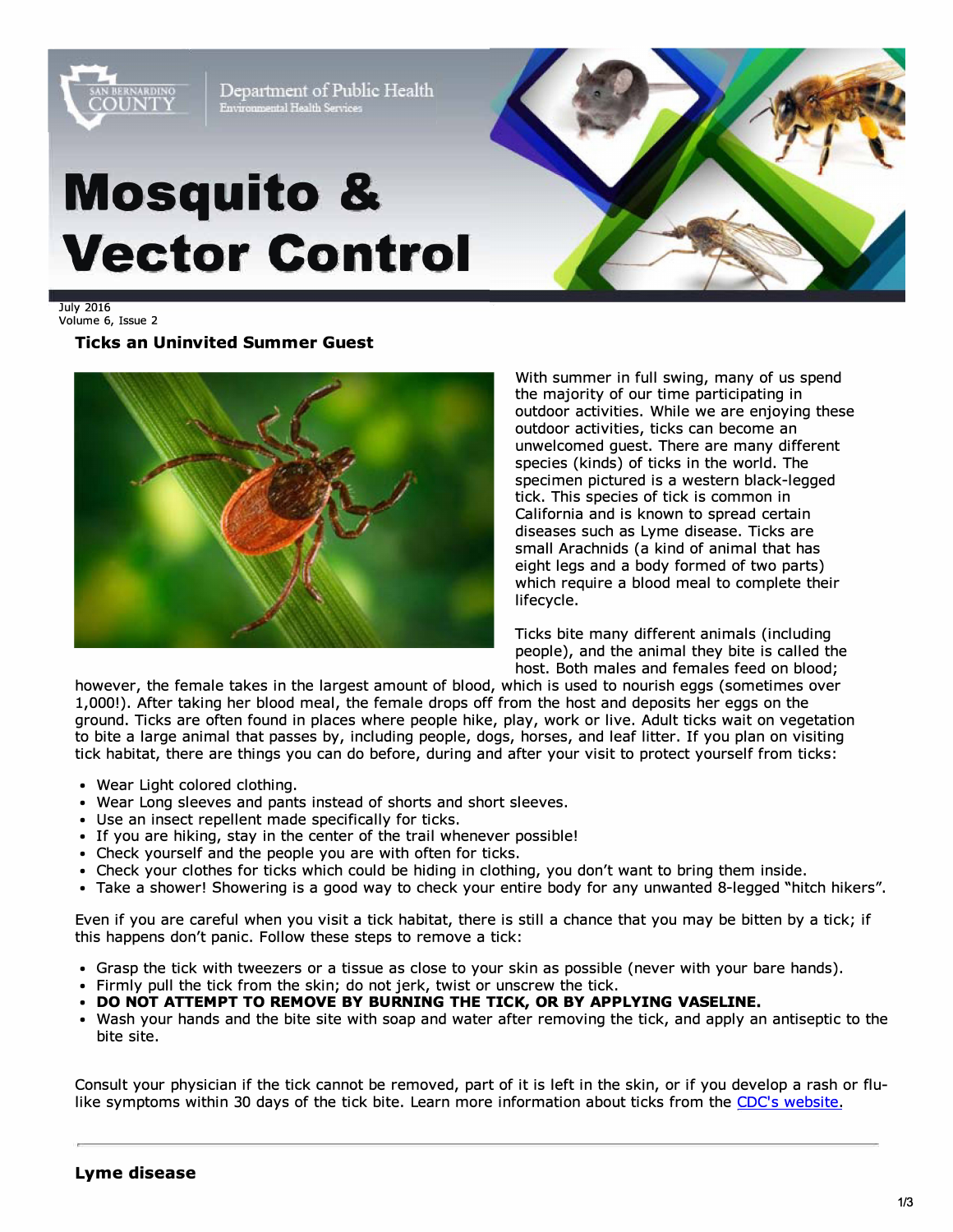Lyme disease was named after Old Lyme, Connecticut. The first case of Lyme disease was reported in California in 1978, and is the most common tick-borne disease in California, and the United States. Lyme disease is a preventable bacterial disease that is transmitted to humans and animals from the bite of the infected western blacklegged tick. The adult female tick is reddish brown with black legs, and about a 1/8 inch long; males are smaller and entirely brownish- black. Ticks that are in the immature life stages can be as small as the head of a pin.

Typical symptoms of Lyme disease may include fever, headache, fatigue, and a characteristic rash called erythema migrans (also known as the "bulls-eye" rash). If

Lyme disease is left untreated, the infection can spread to the joints, heart, and the nervous system. Your physician will diagnose Lyme disease based on physical symptoms (i.e. rash, tick bite), and laboratory testing. Lyme disease can be cured by early diagnosis and proper antibiotic treatment, but it may persist in the human body for years if not properly treated. To avoid Lyme disease, follow the procedures in the above article. Learn more information about [Lyme disease.](http://www.sbcounty.gov/uploads/dph/dehs/depts/vectorcontrol/LymeDisease.pdf)

## **Mosquito Fish**



The Division of Environmental Health Services, Mosquito Vector Control (MVC) is offering FREE mosquito fish to all County residents within MVC's jurisdiction. These mosquito fish are to be used on private property to reduce the potential for mosquito breeding. One request may be made per year for each household. A valid form of California identification, a utility bill or other official document indicating residence is required to verify jurisdictional residence.

Enter your zip code [here t](http://westnile.ca.gov/ziplocator.php)o determine if you are within MVC's jurisdiction. To receive mosquito fish, visit the MVC office during regular business hours at 248 South Sierra Way, Unit E, San Bernardino, CA 92408 and complete a Mosquito Fish Request form. Learn more about [mosquito fish.](http://www.sbcounty.gov/uploads/dph/dehs/depts/vectorcontrol/MosquitoFish.pdf)

## **Stay Connected to DEHS with Social Media**

Follow our social media sites to get the latest news on food safety and foodborne illness prevention, mosquito and vector control, pool safety and drowning prevention, and more!





*If you have any questions or comments, please contact Scott Stanley, Health Education Specialist II at 800-442-2283 or [Scott.Stanley@dph.sbcounty.gov.](mailto:Scott.Stanley@dph.sbcounty.gov)*